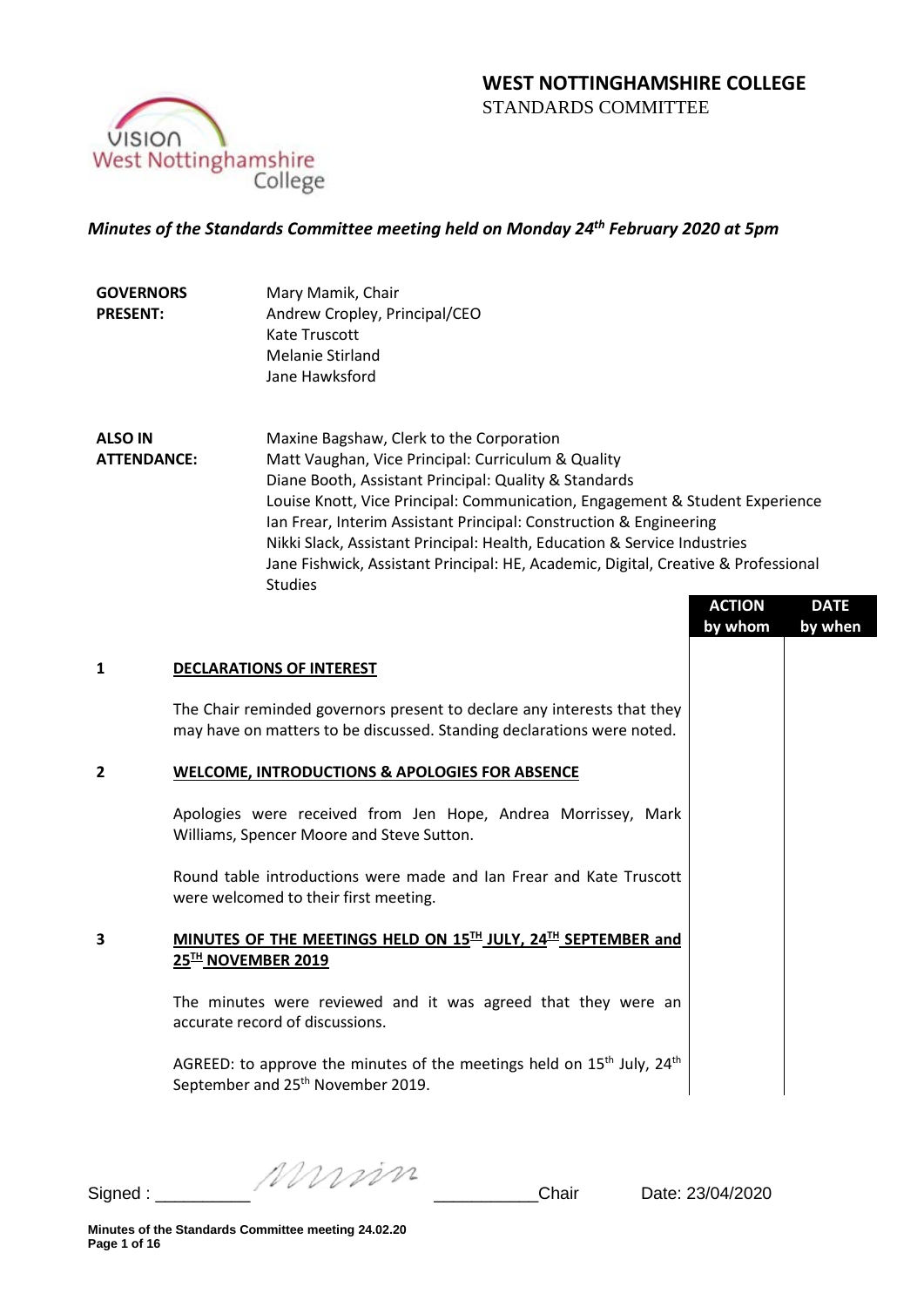There were no matters arising.

#### **4 ACTION PROGRESS REPORT**

The Committee reviewed the action progress table and an update was given in relation to:

- Line 2 the QIP is now in the new style and to be discussed later in the meeting.
- Line 3 is complete.

#### **5 SELF-ASSESSMENT REPORT 2018/19 & QIP 2019/20**

The Vice Principal: Curriculum & Quality introduced this item and his detailed report. He explained that the SAR for 2018/19 had been rewritten so that it aligns with the EIF rather than the CIF. He confirmed that this was reviewed and approved by the Board on  $13<sup>th</sup>$  February, given that the submission deadline was  $14<sup>th</sup>$  February. He confirmed that the QIP has been updated and that it will be a continuous review process throughout the year.

In terms of the changes, he advised that behaviour and attitudes and personal development have now been split out to align with the EIF. He explained that they were considered together as one grade under the CIF. He confirmed that there were no significant changes other than this, and provided assurances that the grades align with the November 2019 agreed position. He confirmed that behaviour and attitudes was considered to be 'good', and it was noted that attendance ended the year at 87% in 18/19.

When considering the QIP, he explained that this document articulates the actions taken regarding the five key areas. This is updated on a month by month basis and tracks the improvements.

It was noted that the Board specifically commented upon the high number of red RAG-rated items. He explained that, whilst a lot of actions have happened, the impact is not yet evidenced, therefore the RAGratings remain high.

In relation to the SAR and the QIP, he confirmed that the college has taken a self-critical and insightful approach. He described the leadership and management QIP as a 'work in progress' and confirmed that, in the next iteration, actions required will be added. VP C&Q April 2020

As an overview, he confirmed that the areas requiring most improvement are:

- Apprenticeship provision
- Maths and English
- Teaching and learning

Signed :  $\frac{1}{2}$  Signed :  $\frac{1}{2}$  Chair Date: 23/04/2020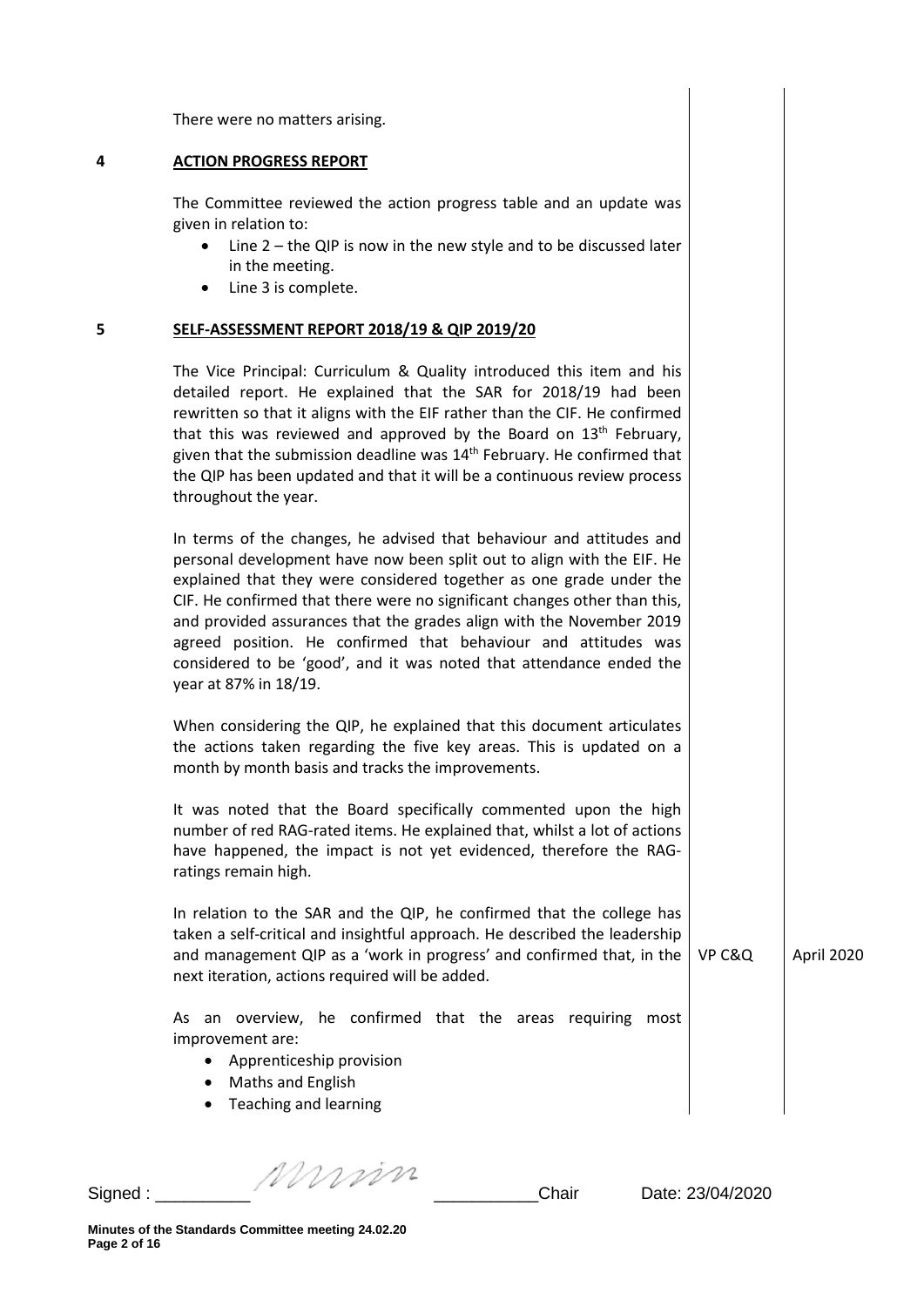The Committee considered the data tables provided in the SAR and expressed concern in terms of the percentage of high grades for English and maths, it being the case that they are low and have diminished since the 17/18 position.

The Committee felt that the format of the QIP was helpful, but asked whether it was possible to show the trends through the use of arrows, as is done with the risk register. A challenge form the Board was that whether or not the college is improving needs to be very clear to see. They asked that the QIP reflect the good work that is being done, and felt that it was important to articulate the green shoots and the positive indicators.

The Committee queried the position in relation to the yellow highlighted text. It was explained that the college is very near to getting this data and this will be the actual versus intended destinations.

One Governor present questioned the language used in the SAR, for example, references to 'most' and 'too many'. She questioned whether it was possible to quantify this in numbers so that it is easier to understand in terms of the proportion. The Vice Principal indicated that 'most' would usually refer to between 85% and 100%. He agreed, where possible, to include numerical values, although it was acknowledged that this would be harder in terms of the bigger picture, with the 'overall position' being a challenge to quantify.

The Vice Principal expressed the view that the QIP gets to the heart of what really matters to the college. The Committee accepted this, but indicated that it was really important, where possible, to be able to measure the trends.

AGREED: to note the content of the updated SAR for 2018/19 and the QIP for 2019/20.

### **6 DATA SUMMARY TABLE**

The Committee's attention was drawn to pages 8 to 11 of the SAR, which set out the main summary of education and training data.

AGREED: to note the content of the update provided.

## **7 ENGLISH AND MATHEMATICS EPORT**

The Vice Principal introduced this item and drew governors' attention to his detailed report; he also circulated an English and maths progress check data sheet. He confirmed that the college had just completed its first deep dive in to maths and English through a learning walk. Staff had the opportunity to look at learners' work and identified a sample of 80 to

Signed :  $\frac{1}{2}$  Signed :  $\frac{1}{2}$  Chair Date: 23/04/2020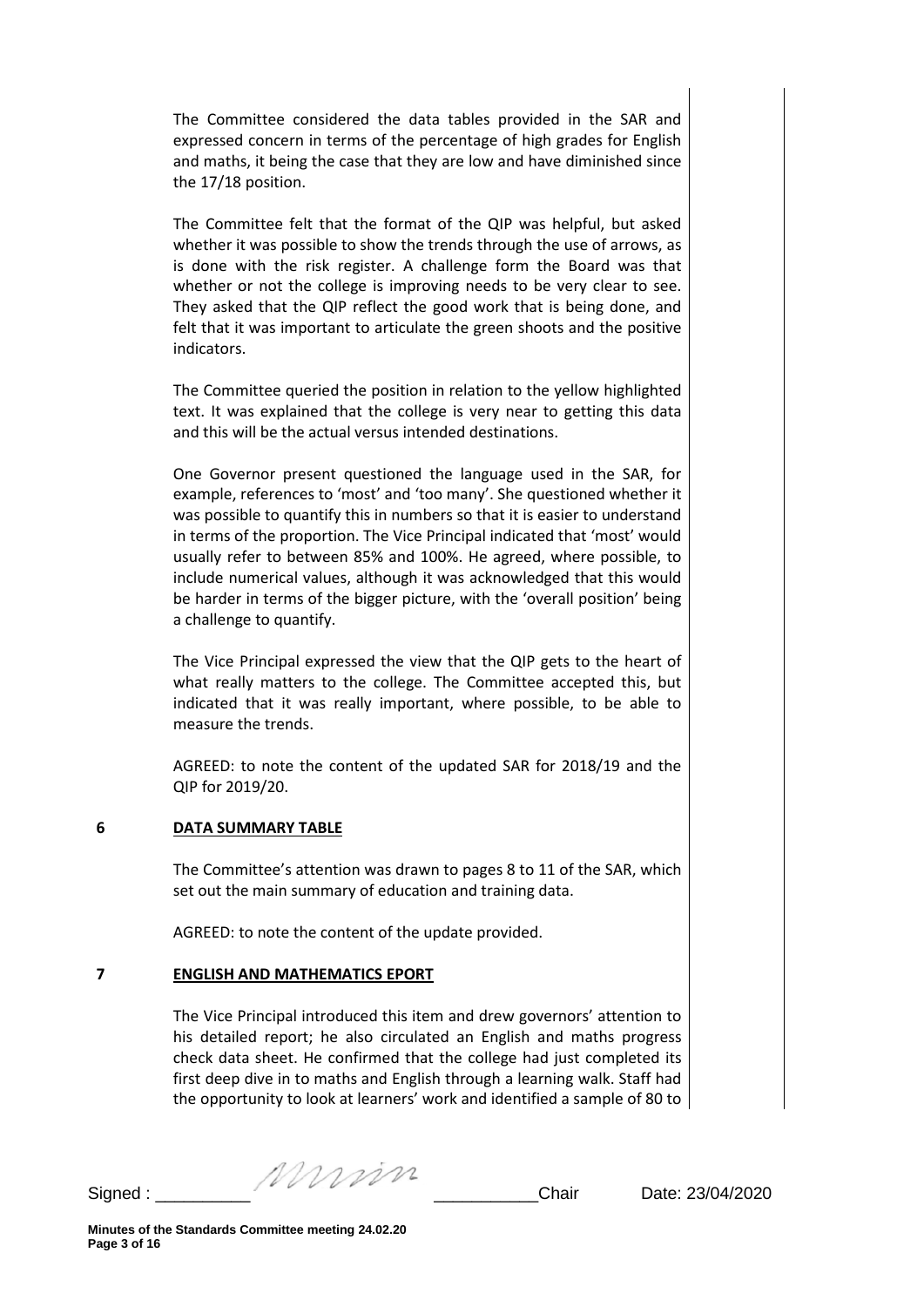| ٠              | <b>CPD</b><br>Support<br>Strong teacher recruitment in English.                                                                                                                                                                                                                                                                                                                                                                                                                                                                                                                                                                                                                                                                                                                    |        |           |
|----------------|------------------------------------------------------------------------------------------------------------------------------------------------------------------------------------------------------------------------------------------------------------------------------------------------------------------------------------------------------------------------------------------------------------------------------------------------------------------------------------------------------------------------------------------------------------------------------------------------------------------------------------------------------------------------------------------------------------------------------------------------------------------------------------|--------|-----------|
| $\bullet$<br>٠ | The Committee considered the data provided and noted:<br>16-18 year olds' GCSE English progress indicators - the<br>percentage +1 grade is 29% and +2 grades is 10%. The data has<br>been extrapolated and, whilst still not good enough, does show<br>it is improving, i.e. 40% are improving their grades (albeit that<br>60% aren't). The Committee agreed that KPIs that report on<br>impact are critical: they therefore asked that the +1 grade and +2<br>grades be used as a KPI.<br>16-18 year olds' GCSE Maths progress indicators show +1 grade<br>at 16% and +2 grades at 1%. It was explained that students who<br>come to the college are starting from such a low base; however,<br>only 17% have improved, which shows the extent of the piece of<br>work required. | VP C&Q | Feb. 2020 |
|                | In terms of the outcome of the deep dive, a concern for the senior team<br>is the timely provision of learners' work when requested, i.e. availability,<br>marking, feedback evidence. He expressed the view that it should have<br>been really easy to provide timely information, but this was not the case.<br>Weekly staff training is taking place in relation to the known areas for<br>improvement, but there is still significant work to do.                                                                                                                                                                                                                                                                                                                              |        |           |
|                | One Committee member questioned whether there was any positive<br>impact from the joint work undertaken with Leicester College. The Vice<br>Principal expressed the view that some teachers really benefitted from<br>the joint arrangement, but not enough. The college has not seen the<br>movement anticipated and it was noted that the project finished in<br>December 2019. There is scope for the two colleges to continue to work<br>together informally. Sitting alongside this, the college has agreed an<br>arrangement with Chichester College: this is for staff who really need to<br>look out externally and see what others are doing.                                                                                                                             |        |           |
|                | A question and challenge from the Committee was in terms of how the<br>college compares to others. The Vice Principal indicated that, in relation<br>to English, the college is not far from the norm and is improving quickly                                                                                                                                                                                                                                                                                                                                                                                                                                                                                                                                                     |        |           |

Signed : \_\_\_\_\_\_\_\_\_\_ \_\_\_\_\_\_\_\_\_\_\_Chair Date: 23/04/2020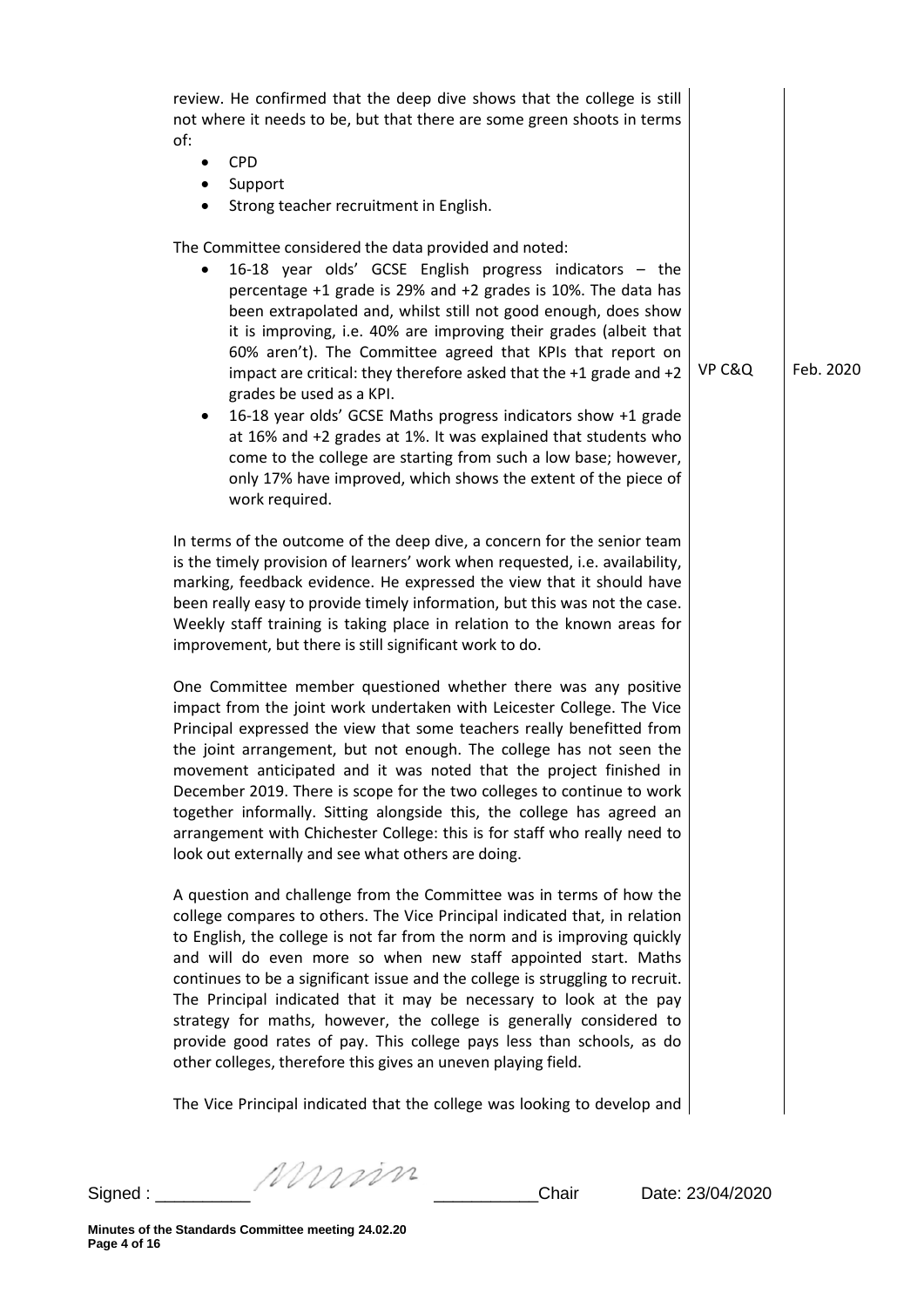grow its own talent eventually and is looking to use maths A-Level students as mentors. There are also NTU relationship options going forward.

The Committee made reference to paragraph 3.3 in the report and the decision taken to disband the maths intervention team. They questioned and challenged whether this decision could be revisited, given the demonstrable positive impact recorded.

AGREED: to note the content of the update provided.

#### **8 16-19 STUDY PROGRAMMES REPORT**

The Vice Principal introduced this item and drew the Committee's attention to the detailed report. He explained that English and maths are treated separately, although they are part of the study programme. He confirmed that the study programme has a range of strengths and weaknesses, including:

- The large majority of subject areas effectively promote the importance of work-related learning and ensure that learners acquire the industry specific knowledge, skills and behaviours that are essential to enable them to achieve their career ambitions.
- The large majority of subject areas ensure their learners, where appropriate, improve their understanding of the demands of employers and relevant industry by making sure the learners conduct meaningful work experience with relevant employers.
- As a result of good information, advice and guidance, almost all learners studying on the right course at the right level stay in learning and progress, at the end of their course, to a higher level of learning or further training (such as an apprenticeship) or employment.
- Most teachers enable their learners to acquire good practical, vocational knowledge and skills to a good standard
- Not enough teachers ensure their learners acquire even more complex theoretical knowledge, embedded in their long-term memories, and apply such knowledge fluently and consistently.
- Not enough teachers use assessment to enable learners to consolidate and use knowledge proficiently to gain, extend, and improve their skills.
- Not enough learners improve their English and maths skills.
- Too many learners on level 1 courses and some level 2 courses/study programmes have teaching that is particularly top heavy, with hundreds of hours of theory at the expense of more practical hands-on learning. As a result, too many learners 'switch off' from learning and do not make the progress of which they are capable. Their curriculum is too rigid and lacks sufficient flexibility.

Signed :  $\frac{1}{2}$   $\frac{1}{2}$   $\frac{1}{2}$   $\frac{1}{2}$  Chair Date: 23/04/2020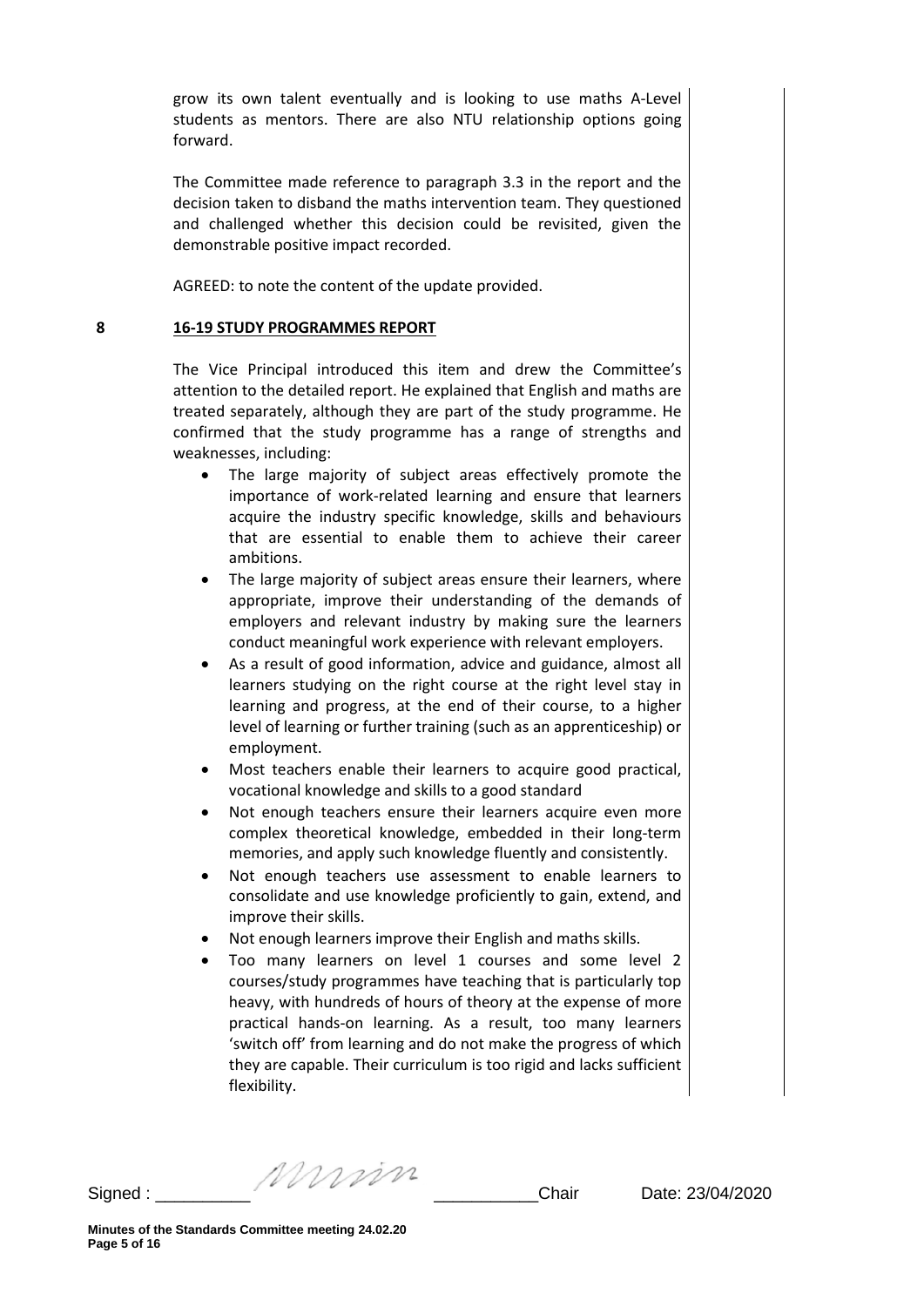• Too many learners do not benefit from a sufficiently rich and varied tutorial and enrichment programme.

Key matters brought to the Committee's attention were:

- 86% attendance, which is still not good enough but is better than other colleges.
- 95.3% retention, which is better than most colleges.
- The study programme curriculum does have some real positives, with students developing their practical skills very well, however, it is the theory which is the concern. There are too many teachers teaching to the specification; they need to go beyond this and evidence depth, extension, etc.

He explained that there were too many examples of weighty level 1 provision and that the college needs to lighten the load. There is too much theory and not enough practical hands-on activity. He confirmed that this was being recalibrated for the new academic year. He indicated that there was a balance of strengths and areas to improve. A challenge from the Committee was that they really need to see acceleration and positive impacts as a consequence of the interventions, as this has been a long running area of improvement for the college that really does need to be addressed.

The Vice Principal expressed the view that it would be possible to improve staff written feedback; currently, staff give good verbal feedback but written needs to be improved. It was confirmed that the college has really strong support services available for students and that the next step is to lift the teaching and learning.

One member of the Committee questioned whether the curriculum was trying to do too much and/or be too broad given finite resources. The Principal expressed the view that it wasn't, but that what the college can improve is work to engage students in what they are interested in. He explained that there was a need to look at how things are done rather than what is done. A challenge from the Committee was for the college to look hard at making sure it is looking forwards not backwards and is preparing learners well for the future. All agreed that part and parcel of this was the real relevance of the curriculum. A challenge from the Committee was that the college needs to ensure staff competency and upskilling where required.

AGREED: to note the content of the update provided.

## **9 APPRENTICESHIP REPORT**

The Assistant Principal: Quality & Standards introduced her written report and key matters noted were:

• As at period 7, there are 947 apprentices with an expected end date in 19/20. The vast majority (94.6%) are delivered through

Signed :  $\frac{1}{2}$   $\frac{1}{2}$   $\frac{1}{2}$   $\frac{1}{2}$  Chair Date: 23/04/2020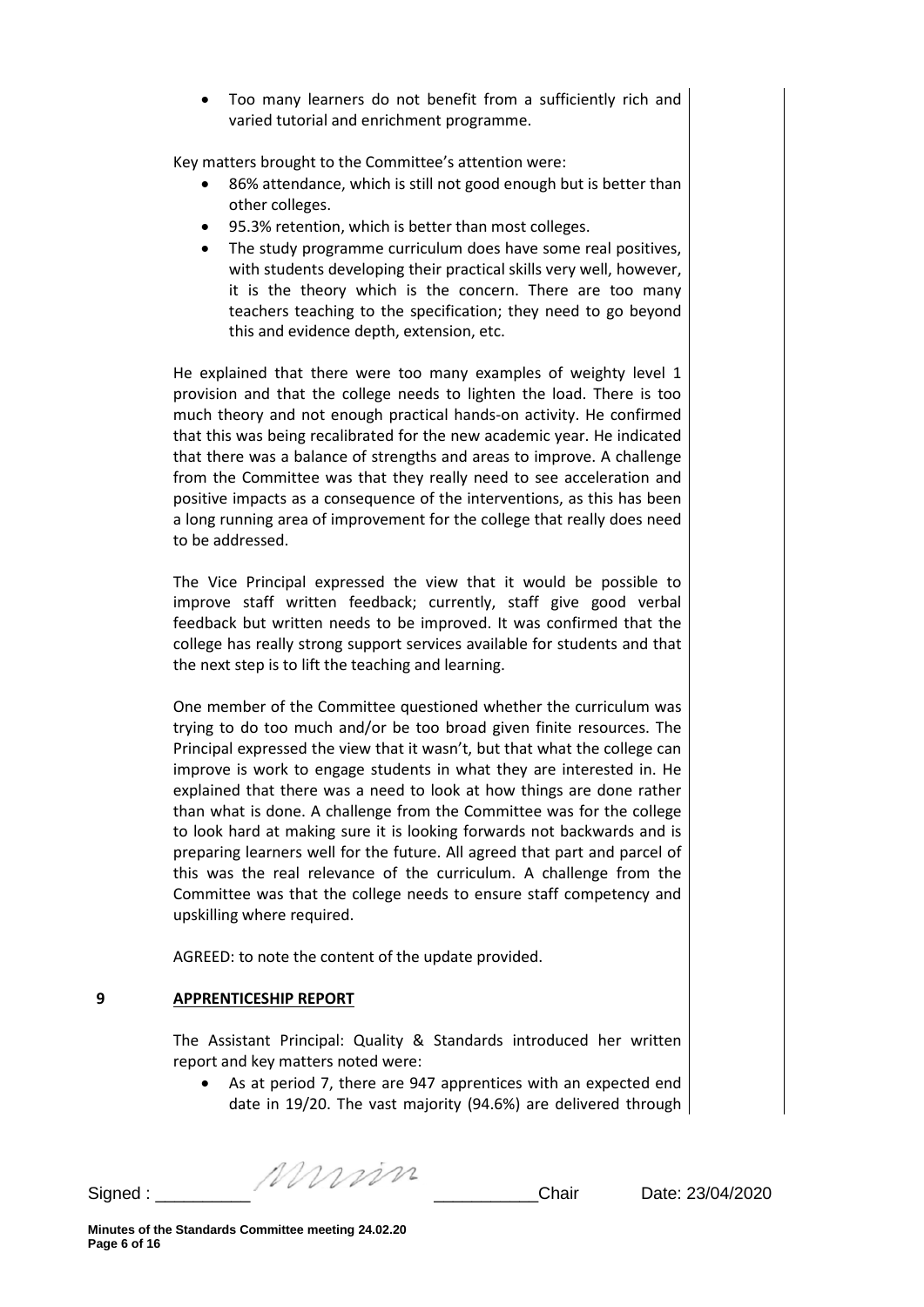the college's direct delivery provision, with only 5.4% with subcontracted providers. Of this group, there are currently 25 apprentices simply awaiting certification.

- Within direct delivery apprenticeships, there are 896 apprentices with an expected end date in 19/20. Of these, 114 have been rolled into 19/20 because they are continuing in learning or awaiting EPA. This was agreed at the executive monitoring meeting.
- The overall retention rate at period 7 is 72.3% (college and subcontractor providers), a decline of 4.9% since the November 2019 Standards Committee report. She described this as a continuing concern that is being monitored. The Committee questioned why there was a continuing pattern of decline. It was explained that there is still some legacy impact and historical influences. The college is seeing the impact of the longer length of stay provision. The college has made the decision to move some apprentices to AEB as they are better suited. Assurance was given that the college has learnt from the 'early days position'. Assurance was given that there is much more scrutiny than has previously been the case. OneFile in particular gives greater transparency, and there is a clear plan in place to 'do and review'.
- Direct delivery overall retention is at 72.2% (a decline of 4.9% since period 3).
- Subcontractor provision overall retention is at 74.5% (a decline of 3.9%).
- Retention is being closely monitored through numerous mechanisms to try to maintain current levels of retention, to ensure that the overall achievement rate at the end of period 14 is above the overall national achievement rate.
- Retention is a concern in a number of areas, including:
	- a) Hospitality 33.3%, which is a 16.7% decline
	- b) Construction 69.2%, which is a 2.1% decline
	- c) Retail 65.4%, which is a 9% decline
	- d) Business and Management 73.9%, which is a 2.5% decline
- All specialists completed a skills matrix in July 2019, and this was revisited in December. The December reassessment shows that 17 out of 28 skills areas are showing improvement since July and that staff are consistently skilled in two areas. These have been collated and disseminated to apprenticeship managers to use as a basis for sharing practice.

The Committee were advised that the end point assessment pass rate is still over 91% and that the distinction rate is over 50%. A challenge from the Committee was that, going forward, data should be provided on completion and achievement rather than QAR. The Committee were given assurance that staff have undertaken some data analysis regarding programme overruns and it was confirmed that this position has reduced

Signed :  $\frac{1}{2}$  Signed :  $\frac{1}{2}$  Chair Date: 23/04/2020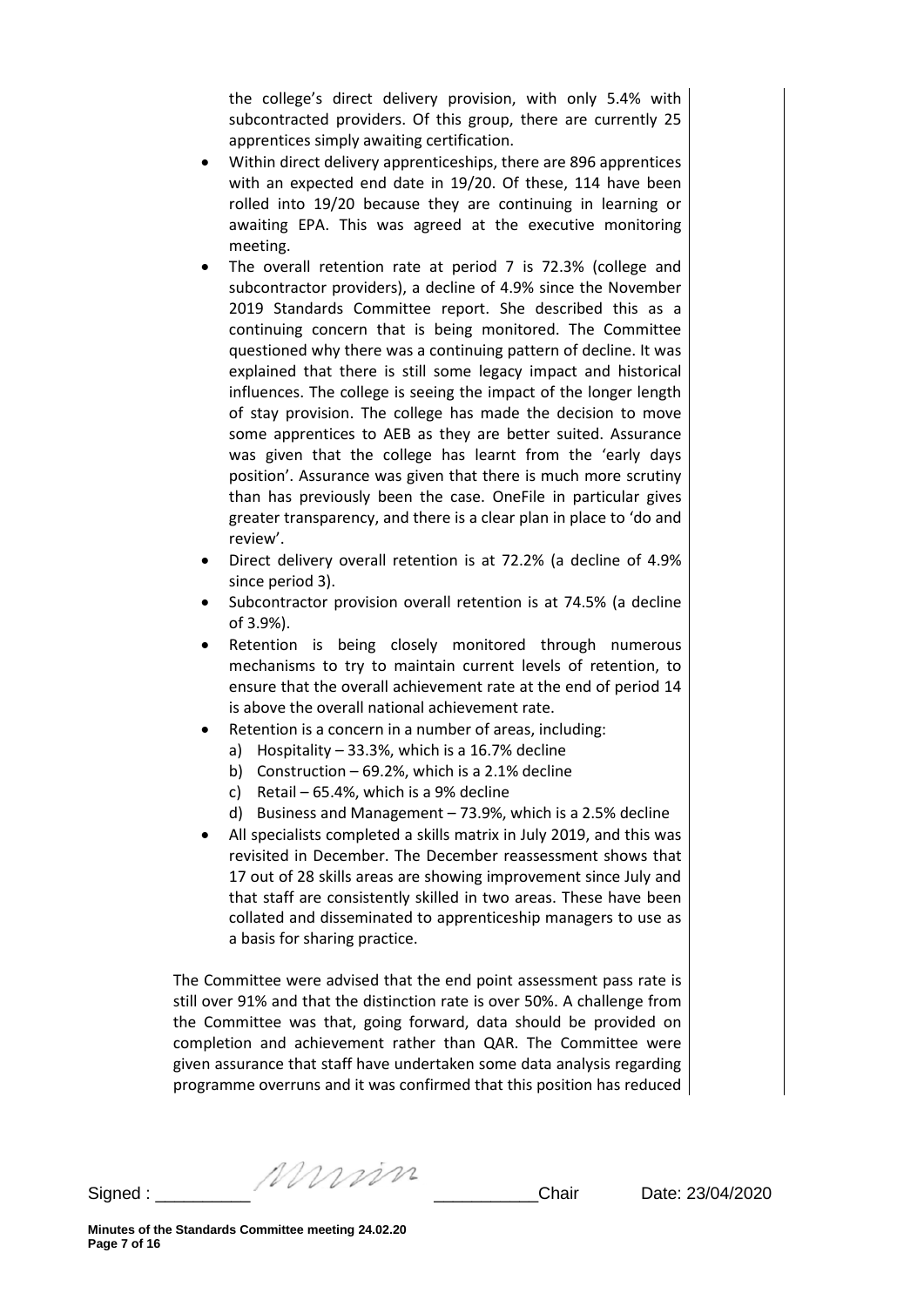significantly.

AGREED: to note the content of the update provided.

#### **10 TLTA REPORT**

The Assistant Principal: Quality & Standards introduced her written report, and key matters noted were:

- Overall maths and English joint learning walks with Leicester College in November 2019 found significant issues in pedagogical approaches, with too many learners making little or no progress in a large number of lessons.
- At the time of preparing this report, 113 (70.5% of staff) have been observed, leaving 63 staff to be observed. She confirmed that these have all been planned.
- A total of 73.7% of first individual observations met the college's expectations (this excludes community learning and subcontracted delivery). 16 reobservations have been completed to date, with 10 meeting expectations and six requiring a further reobservation.
- Community learning 76.9% of first individual observations met the college's expectations. Two of the three reobservations have been conducted and both met expectations.
- Subcontracted delivery 67.7% were graded good, 8.3% required improvement and 25% were graded inadequate. With the exception of one, all of the observations were unannounced. Two of the four reobservations have been carried out and both require a further reobservation. One member of staff is no longer delivering to college learners; the other has just been reobserved and is awaiting a reobservation in keeping with college guidelines. It was confirmed that all partners have action plans in place and assurance was given that they are very robustly managed.
- Sue Cowley, an educational author, delivered training to each directorate earlier today with a focus on behaviour management and deep learning. This was a really positive session and staff found it very encouraging.
- An apprenticeship quality coach is providing support in a variety of ways to improve the use of OneFile according to the individual needs of areas.
- A permanent teaching and learning coach has been in place from 6th January 2020 offering a programme of support: this has been and continues to be implemented, and includes the language used in EIF. She confirmed a significant amount of investment in staff CPD, particularly teaching and learning.

The Committee questioned whether there had been any staff feedback following the change to non-graded observations. It was confirmed that

Signed :  $\frac{1}{2}$  Signed :  $\frac{1}{2}$  Chair Date: 23/04/2020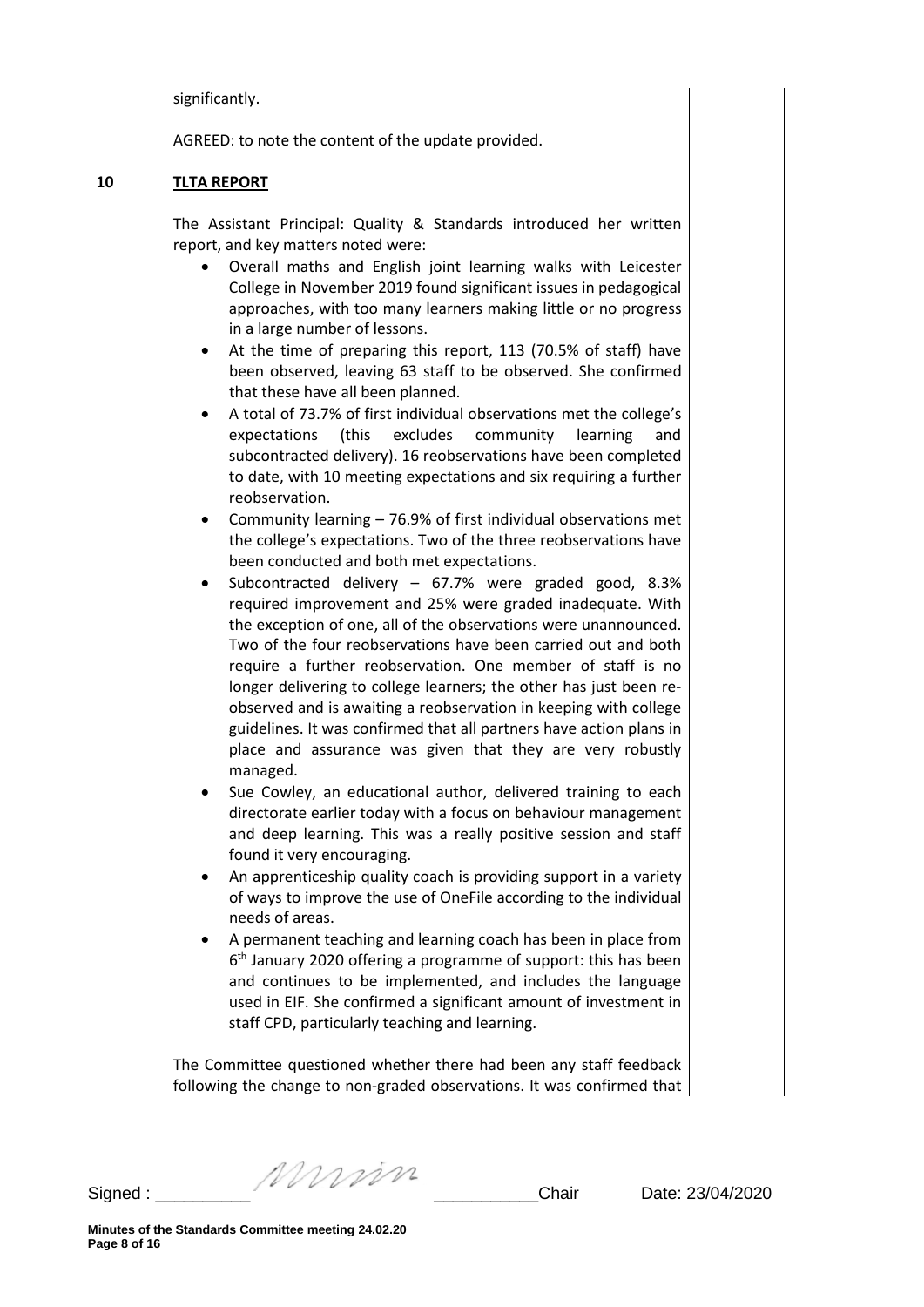the college has taken a non-graded approach for three years now and that there has been no negative feedback, with staff feeling this is positive.

The Committee questioned how this process feeds into performance management. It was confirmed that it fits into the appraisal process and action planning.

The Committee questioned how the college promotes exemplars. It was confirmed that this is through a plan to share good practice and that at the other end of the spectrum are support and capability.

AGREED: to note the content of the update provided.

(Jane Hawksford left the meeting at 6pm)

### **11 SUBCONTRACTOR REPORT**

The Assistant Principal: Quality & Standards introduced this item, and key matters noted were:

- This academic year, all AEB subcontractors are based within or very close to D2N2.
- The college stopped work with two subcontract providers at the end of 18/19 because of concerns.
- Due to the apprenticeship reforms and changes to subcontracting funding rules, the college will no longer be working with subcontractor providers for apprenticeships once the 25 apprentices remaining have completed.
- As at period 7, retention is in line with the final retention rate for last academic year. Pass and achievement rates show a decline, although there are 281 continuing learners. The Inspire and Achieve Foundation is significantly affecting the data because retention is currently very low at 86.5% and they have no pass or achievement data currently recorded. Linden Management retention is also currently a cause for concern at 93.9%, however, their pass rate is 100%.
- There are numerous mechanisms in place to monitor quality.

As an overview, she explained that the picture was broadly in line with the end of year position for 18/19.

AGREED: to note the content of the update provided.

## **12 LEARNER VOICE**

The Vice Principal introduced this item and confirmed that the student survey responses show a mixed picture between full- and part-time learners. Key matters brought to the committee's attention were:

Signed :  $\frac{1}{2}$  Signed :  $\frac{1}{2}$  Chair Date: 23/04/2020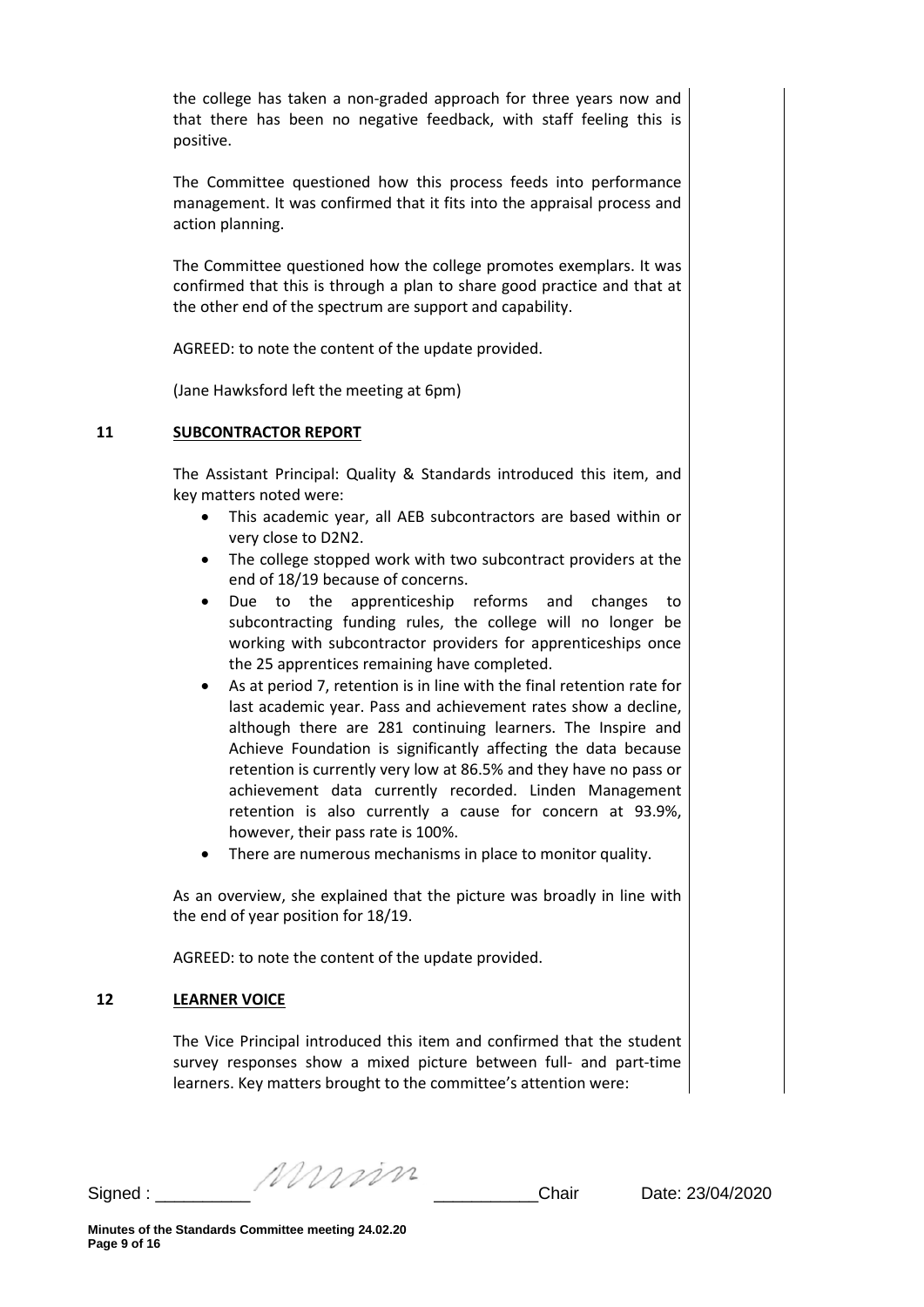- 72% of students (full- and part-time all ages) responded to the learner survey administered by QDP services. All agreed that this was a good response rate.
- Over a five-year period, the college can demonstrate either a static picture against a high starting point or an improvement in perception in the majority of questions.
- English and maths skills, absence monitoring and notification, and training on radicalisation and extremism are areas to be targeted for improvement. The Committee agreed that it was pleasing to see that the survey outcomes triangulate with the content of the SAR and QIP.
- Against external benchmark, the college's results for part-time students falls within the upper two quartiles for all questions. For full-time students results are largely within the upper two quartiles with improvements in English and maths and Prevent within the third quartile, and absence monitoring within the lowest quartile.

In general discussion she confirmed that attendance monitoring is an issue and needs to be improved. She confirmed that the team were identifying students who have not been attending, and who have not been chased and have not withdrawn. As a consequence of this, the retention statistics may decline even further.

She expressed the view that the timing of Prevent tutorials may have negatively impacted on the results, as they were still taking place when the survey was done.

The Committee all agreed that it was pleasing to see that a lot/most of the issues identified were already known; this gives governors a level of comfort that staff know what needs to be addressed.

In terms of positive messages:

- Learners really like coming to college
- They believe that the college prepares them for employment
- They feel safe.

In terms of actions taken, it was explained that the college now has a 3.5 day post based in Engineering and Construction, specifically targeting enrichment; this should really help to bring about an improving position. The Committee considered the information provided on table 1, and it was explained that this is used for internal benchmarking.

The Vice Principal then went on to summarise the content of learner voice meetings and the issues raised were described as 'niggles' rather than any significant issues. Students provided feedback on the SU offer, work placement and on a proposal to involve students more in the assessment of the quality of teaching and learning. Student reps were

Signed :  $\frac{1}{2}$   $\frac{1}{2}$   $\frac{1}{2}$   $\frac{1}{2}$  Chair Date: 23/04/2020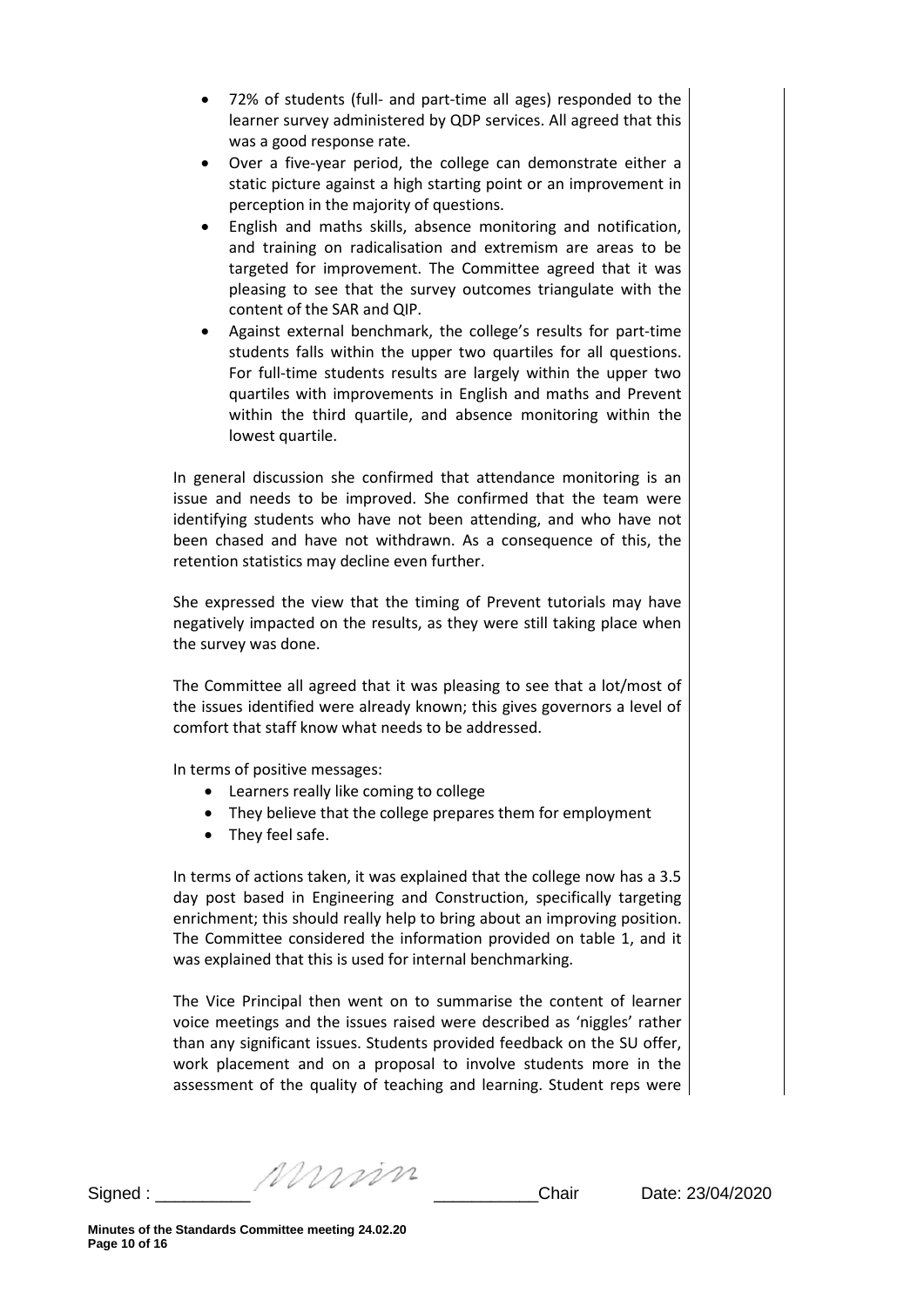largely positive about the proposal to get involved with an initiative called 'hot or not', which would see them survey their peers about the quality of teaching and learning every month. The Vice Principal will be taking this initiative forward after half term.

AGREED: to note the content of the update provided.

#### **13 HE UPDATE**

The Vice Principal introduced this item and key matters noted were:

- On 13<sup>th</sup> February the HE statistics agency (HESA) published a report about widening participation in HE. This showed slow progress in ensuring that the country's disadvantaged young people (particularly LAC learners) are accessing higher education. In particular, the progression of vulnerable groups to HE is worrying, with only 6% nationally accessing higher education. The college is engaged with a project funded by OfS, which aims to improve access to HE for the most disadvantaged (DANCOP). The college currently hosts a DANCOP outreach hub and is looking to develop a county strategy. The HESA data only concentrates on those who would access traditional university, therefore it will be interesting to see whether higher or degree apprenticeships start to change this picture in the future.
- Good progress is being made against certain aspects of the QIP for HE. In particular, in-year retention is looking positive and on track to meet target. Learning aim assessment has been introduced (HE's value added), and teams are currently working through a range of measures to quantify. Some of the areas for improvement have been somewhat superseded by the college's partnership with NTU, particularly those actions surrounding succession planning and the re-establishment of practitioner groups.

The Committee were advised that progress on curriculum mapping and development for the new academic year with NTU has been slow and it was agreed that an update on this would be provided at the next meeting. Vice

AGREED: to note the content of the update provided.

### **14 SAFEGUARDING, PREVENT & EQUALITY AND DIVERSITY – EXCEPTIONS REPORT**

The Vice Principal introduced this item and key matters noted were:

- Data was provided in detail to the Board meeting on  $13<sup>th</sup>$ February: this report has been uploaded to the portal for information.
- All staff have attended either an annual safeguarding update or completed their mandatory training in-year. 99% of staff have

Signed :  $\frac{1}{2}$  Signed :  $\frac{1}{2}$   $\frac{1}{2}$   $\frac{1}{2}$   $\frac{1}{2}$   $\frac{1}{2}$   $\frac{1}{2}$   $\frac{1}{2}$   $\frac{1}{2}$   $\frac{1}{2}$   $\frac{1}{2}$   $\frac{1}{2}$   $\frac{1}{2}$   $\frac{1}{2}$   $\frac{1}{2}$   $\frac{1}{2}$   $\frac{1}{2}$   $\frac{1}{2}$   $\frac{1}{2}$   $\frac{1}{2}$   $\frac$ 

Principal April 2020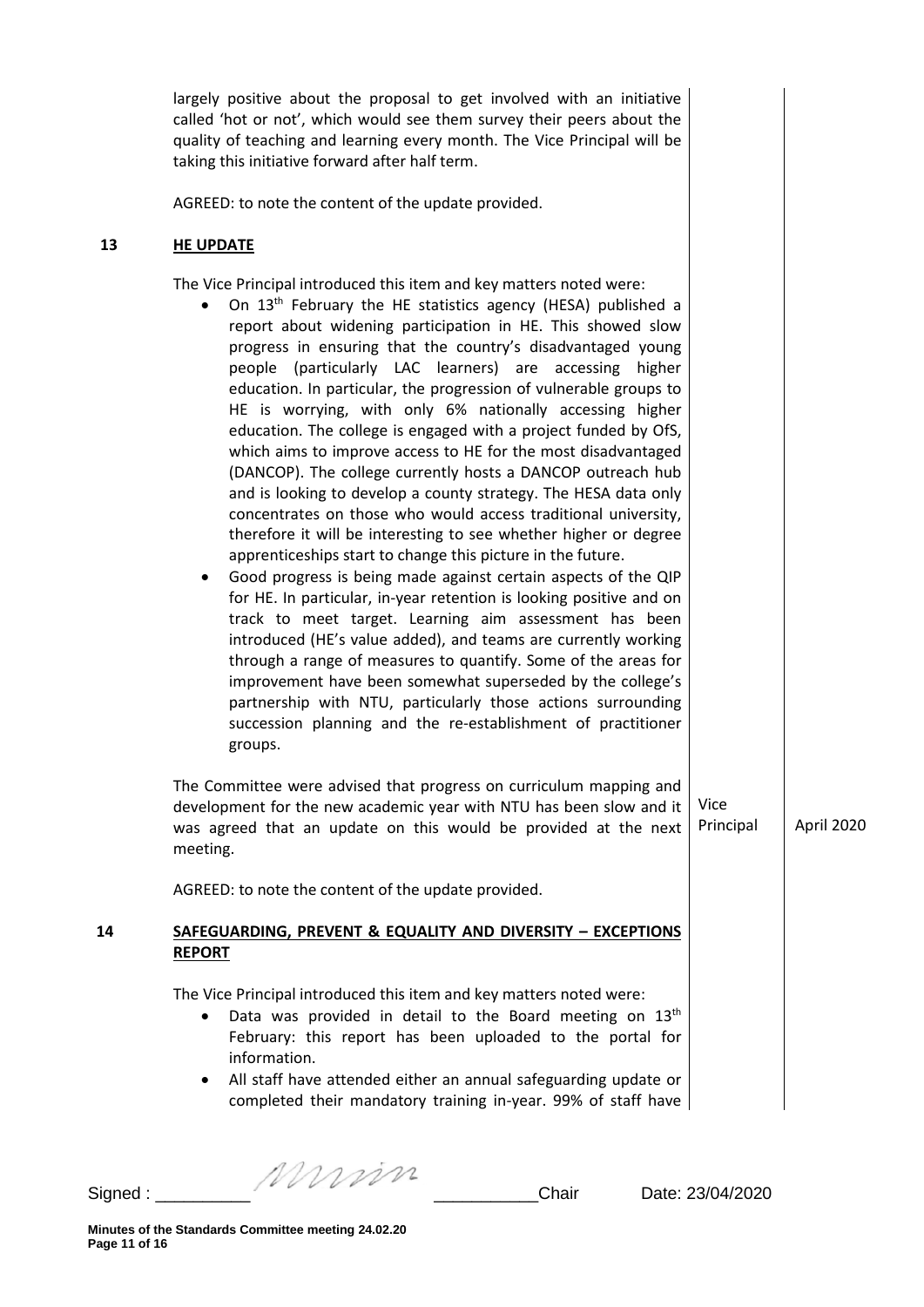completed.

- The college has been working on an innovative programme of support for LAC young people to encourage progression into employment. This process includes interview skills alongside personal development.
- Attendance monitoring remains a concern in terms of safeguarding. Newly introduced procedures are being further refined, with the ability for the most vulnerable young people to self-certify being removed.
- Awareness of Prevent will be a key focus for the coming month, with the launch of a student competition and a focus at a crosscollege tutorial week.
- There is a significant spike in Prevent referrals for 12- to 16-yearold males linked to extreme right wing regionally. This is thought to be through engagement with football fan groups who use football and online gaming platforms as a mechanism for recruitment. This spike does not translate at 16-25, where referral rates are some of the lowest. There is debate as to the reasons why and whether or not colleges are simply not picking up concerns or young people of 16 are better at hiding. The college has offered to work with the police to try to understand this better.
- Transition to college and university is seen as a big trigger due to the significant change involved, as a result reopening previous vulnerabilities. However, this doesn't translate into referrals: 2% from FE and 1% from HE.
- Police Prevent team will now get engaged with cases where there is a risk and vulnerability but no ideology. They have reduced their threshold, which is good. She confirmed that the college's action plan has been updated in response to the most recent regional briefings.

In terms of the safeguarding statistics, it was confirmed that the college is tracking slightly below in terms of the number of referrals internally. This may be because it has over-referred in previous years, particularly regarding attendance.

A challenge from the Committee was whether or not attendance reporting issues identified led to any significant safeguarding concerns. The Vice Principal expressed the view that it was not a major risk as there are other procedures that tend to have been triggered elsewhere. Some learners may have benefitted from earlier support from a support coach, but mainly in relation to welfare rather than safeguarding issues.

AGREED: to note the content of the update provided.

## **15 CURRICULUM PLAN 20/21**

Signed :  $\frac{1}{2}$   $\frac{1}{2}$   $\frac{1}{2}$   $\frac{1}{2}$  Chair Date: 23/04/2020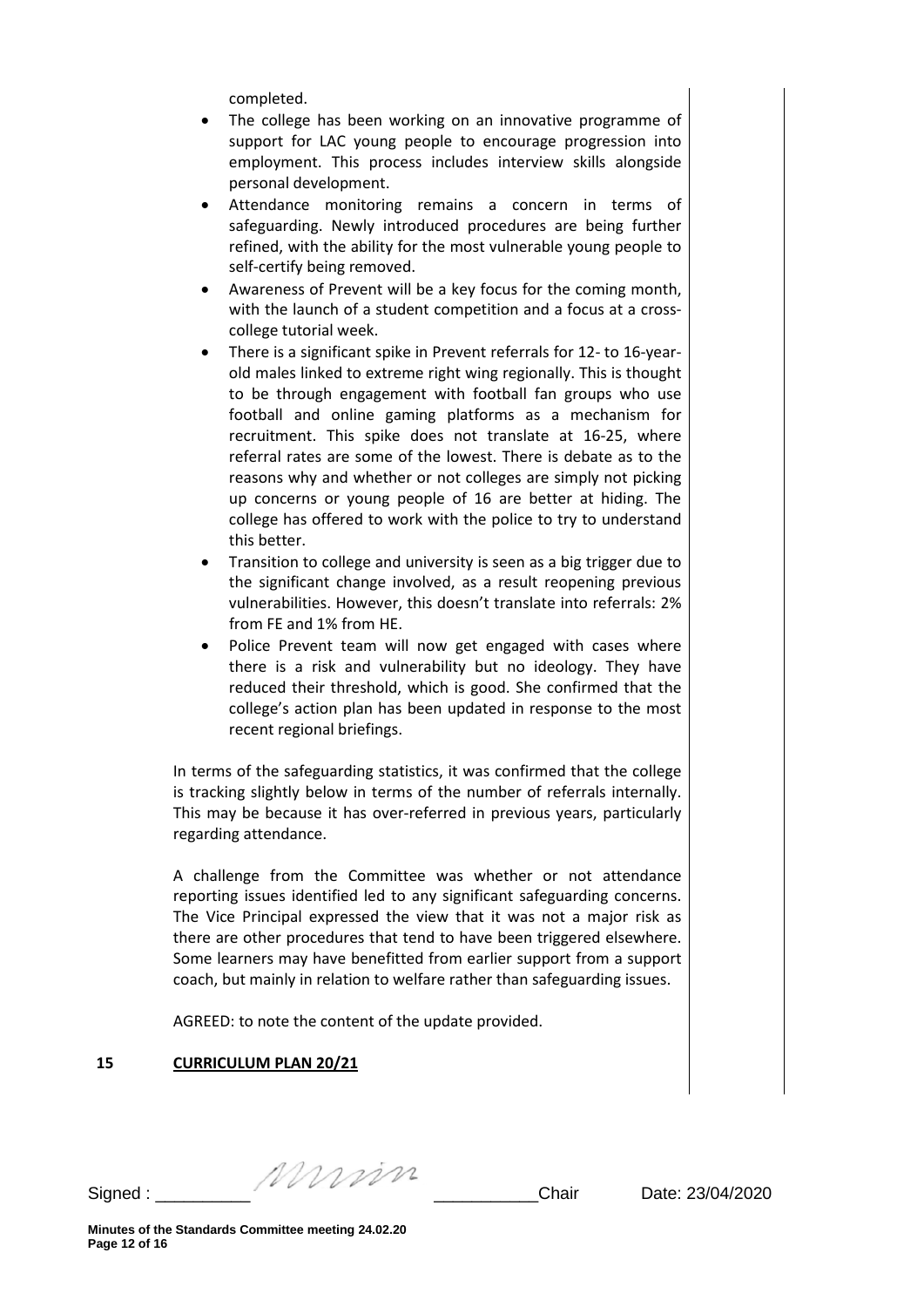The Vice Principal drew the Committee's attention to his written report and confirmed that the curriculum is being recalibrated for the next year and beyond. The curriculum planning process, managed through the allocated business improvement project, captures three sequential aspects, including:

- a) 'Seven steps' curriculum planning to meet the needs of employers and sector skills
- b) 4Cast business planning at a granular level to maximise effectiveness and efficiency
- c) Timetabling to ensure that an improved schedule and rooming maximises the enhanced curriculum offer.

He provided more detail and confirmed:

- 'Seven steps' curriculum planning assesses local regional labour markets and employers' needs, and identifies what needs to change and why. It aims to define clear, coherent and separated pathways through the levels of learning to meaningful skilled employment.
- The college is using 4Cast software as a business planning tool. This includes all courses, predicted volumes of learners and apprentices of all types of provision, together with predicted costs (pay and non-pay) and predicted income. There are four stages to ensure that all planning at a granular level is as accurate as possible.
- The business improvement project group, including the timetabling team, are working to timetable each course to specific days and times of the week, to include allocation of rooms and areas of the different campuses building.
- The curriculum planning phase has an emphasis on maximising the ASPIRE curriculum intent. He confirmed that this is being used in everything that is being done.
- To improve study programmes learners' experience in the new academic year and reduce drop-out levels, it is proposed to:
	- a) Stagger the start of learners at different levels to prevent several thousand commencing at once. This is to reduce the withdrawal and attrition rate.
	- b) Involve level 3 year 2 learners as ambassadors to support new learners starting at college for the first time. 56 students have volunteered.
	- c) Providing a rich and varied series of interactive 'edutainment' events in each curriculum area and across the college.
	- d) Not commence the teaching of English and maths until the start of October, but deploy English and maths teachers in tutorials to work alongside the vocational subjects.

The Committee were supportive of the initiatives proposed and agreed that it would be useful to review the impact of activity taking place in six months. Vice Principal

Sept. 2020

Murin Signed : \_\_\_\_\_\_\_\_\_\_ \_\_\_\_\_\_\_\_\_\_\_Chair Date: 23/04/2020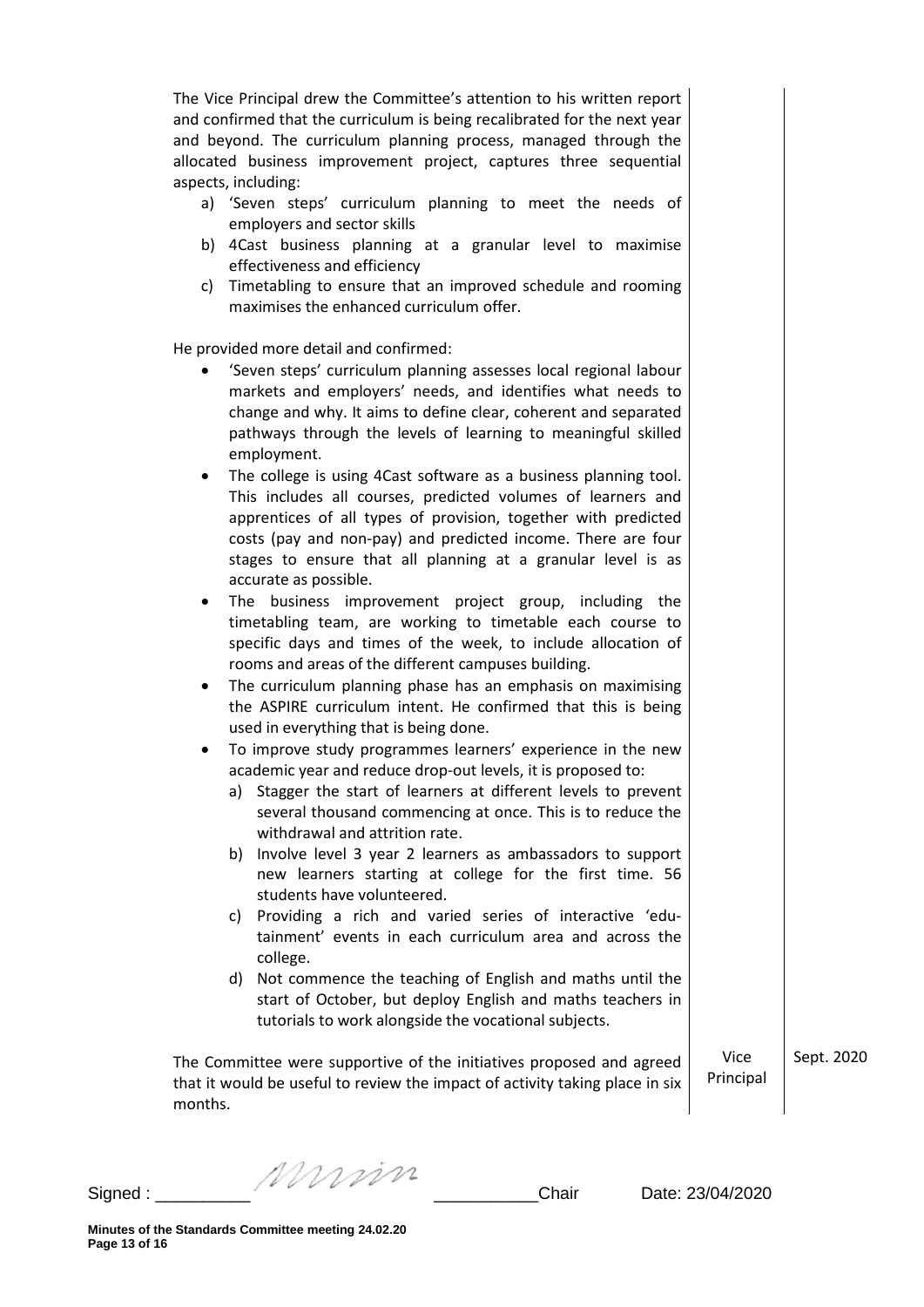AGREED: to note the content of the update provided.

### **16 COMPLAINTS 2019/20**

The Vice Principal introduced this item and key matters noted were:

- The report focuses on formal complaints. There will be a number of issues that will be picked up locally and not formally recorded. Learner voice forums are a good way to test the temperature in terms of experience, and items raised at the learner voice forum are covered elsewhere in terms of reporting to governors.
- The college has received a total of 41 complaints between September and January. This is 10 up on the same point in the prior year.
- 46% (19) of the complaints received relate to teaching and learning.
- Of those very few (three) relate to the quality of teaching in the classroom. Communication seems to have been an emerging issue at the start of the year and the college knows that it did not get off to the best start. Business improvement projects around the first 42 days should help to improve in this area. She confirmed that communication is an emerging theme.
- Attitude of staff remains an area of complaint in relation to teaching and learning. Continuing to help staff to manage behaviour whilst understanding the reasons for disengagement or poor behaviour may help to address these issues.
- Transport remains a generator of a significant number of complaints.
- The use of the disabled carpark and lifts by non-disabled users has generated two complaints

The Committee questioned whether it was possible to articulate the lessons learned, for example 'you said we did'. All agreed that this would assist in improving communication.

AGREED: to note the content of the update provided.

### **17 GOVERNANCE**

The Clerk presented three items for consideration:

### 1) Committee Terms of Reference

She explained that a review of the Terms of Reference document has been made to align with EIF. The Committee were supportive of the changes proposed but made the observation that there was no reference within the document to the role that they play in terms of safeguarding and E&D. The Clerk confirmed that she would add this prior to submitting to the Board for approval.

Clerk Feb. 2020

Signed :  $\frac{1}{2}$   $\frac{1}{2}$   $\frac{1}{2}$   $\frac{1}{2}$  Chair Date: 23/04/2020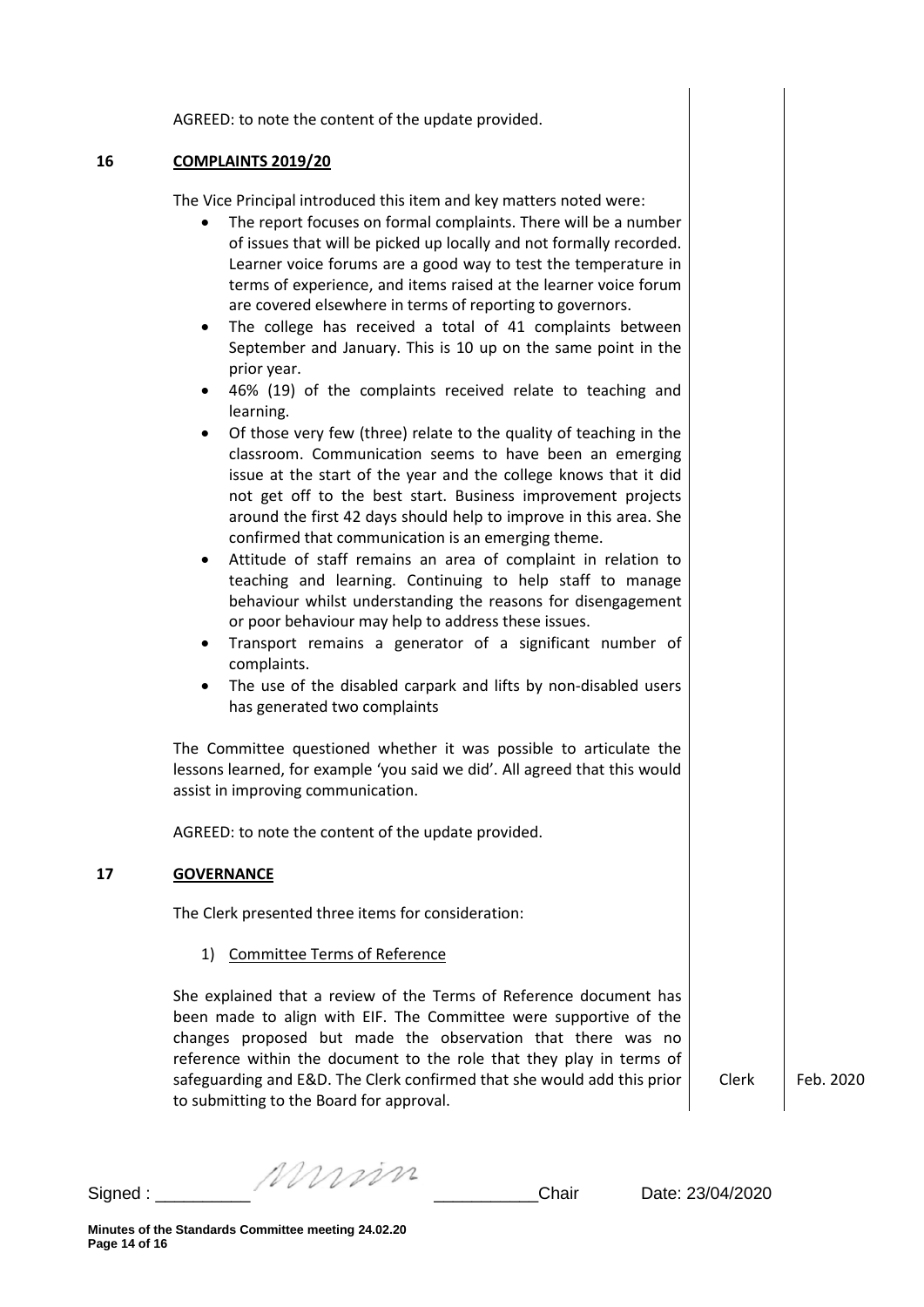### 2) Meeting dates

The Clerk confirmed that a proposal, supported by the Board, is that the number of meeting dates increase to six so that the Committee meets each half term. The suggested frequency is September, November, January, March, May and July, with scheduling on Friday afternoons between 3pm and 5pm. The Committee were happy to support that proposal.

### 3) Governor link meetings for 2019/20

Governors were invited to provide feedback on any link meetings undertaken. The Committee Chair confirmed that she had met with the English team and was pleased that all issues raised tied up with points documented at this meeting. She confirmed that staff are positive and feel listened to, and can clearly articulate actions taken. They are pleased that their ideas are being taken on board and actively progressed. Whilst there were some negatives, it was reassuring as there was nothing new. She confirmed that she was seeing the same narrative from the bottom up and the top down. A challenge from the Committee was to improve mechanisms for collecting staff voice and offering support. The Vice Principal confirmed that the college is looking at various ways to do this, including base rooms, sharing resources, etc.

One member of the Committee, who has a link with the health and social care curriculum, confirmed that recent workforce data has been shared as part of an NHS initiative. The school of nursing will bring a whole new impetus to take this forward.

It was confirmed that there is a tutorial week planned in March and it was agreed that the Vice Principal (Louise Knott) would send governors details once the programme has been finalised.

### AGREED:

- a) To recommend that the Board approve amended Terms of Reference
- b) Note the planned meeting dates for 20/21
- c) Note the content of feedback provided following link Governor meetings.

### **18 RISK ITEMS**

The Vice Principal drew the Committee's attention to the curriculum and quality risk items extracted from the much broader risk register. It was confirmed that this would be a standing agenda item for each meeting. The Committee's attention was drawn to the risks that have either increased or decreased recently. The Committee were given assurance that staff know the areas to improve, and they were pleased to see the

Vice Principal

**Each** meeting

Signed :  $\frac{1}{2}$  Signed :  $\frac{1}{2}$  Chair Date: 23/04/2020